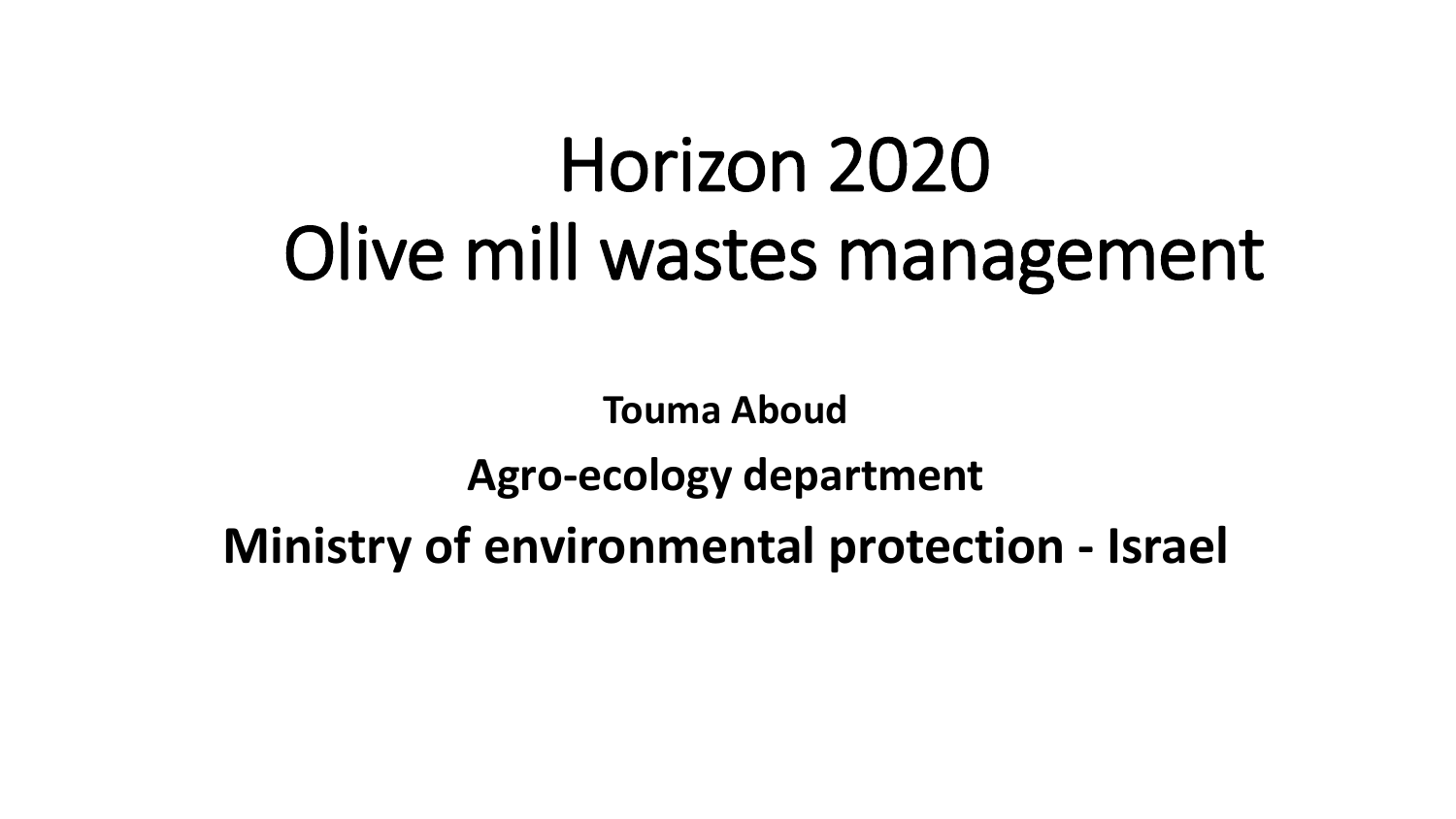# What learnt?

- **1. Regulations (planning and infrastructure firms, licence terms) of all MEN participated countries and others.**
- **2. Environmental situation in the MEN participated countries.**
- **3. Full review and scanning of all treatment processes known and applied.**
- **4. Full review of all production processes known specially the orientation to zero water demand.**
- **5. Future orientation and policy of some countries.**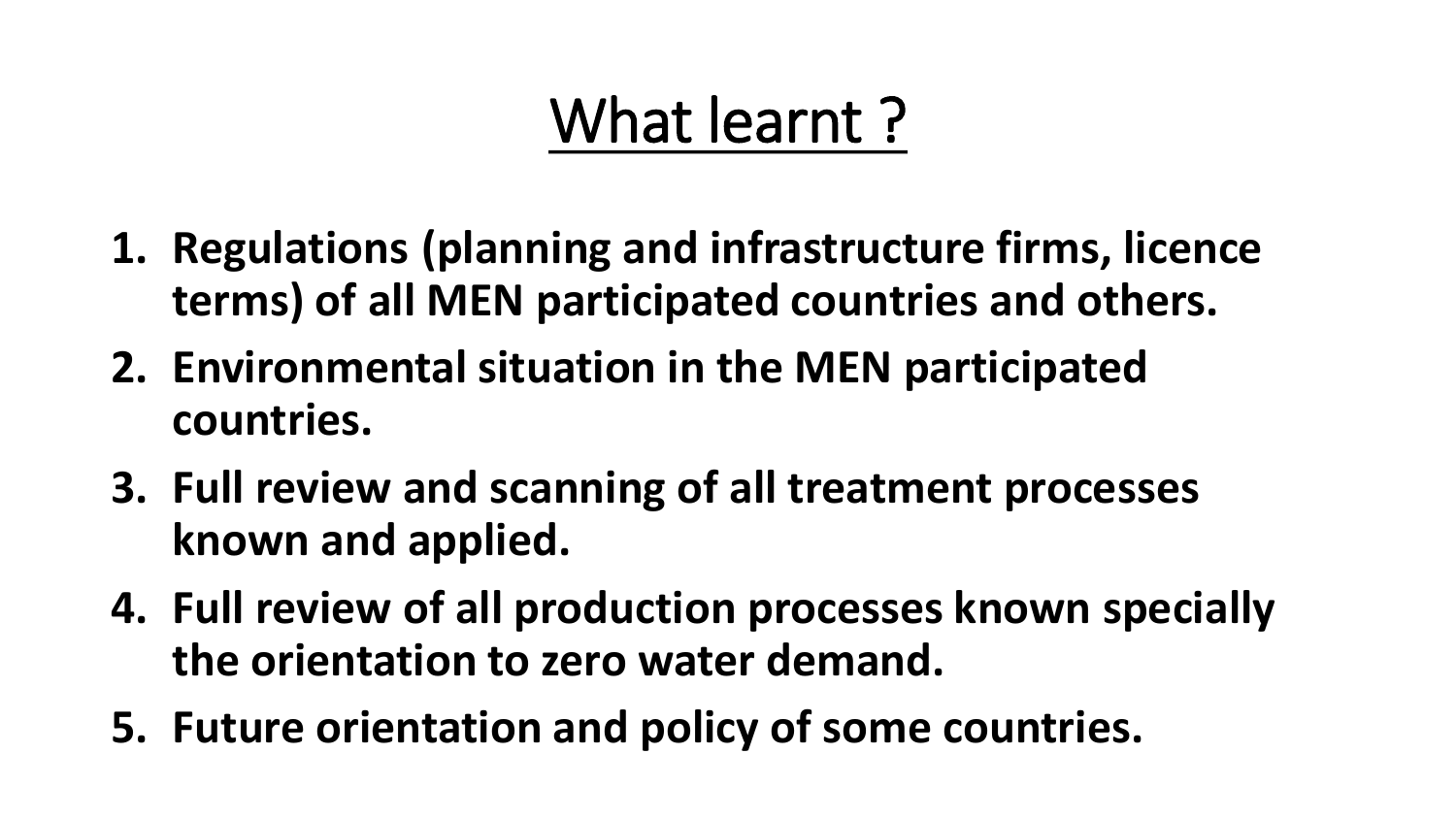# Highlight of the project

- **1. By the Cyprus energy expert : Environmental, energetic, economic modeling of 4 senarios for OMW treatment integrated with organic wastes.**
- **2. The results of the modelling gave us a professional backup and support to our pre-thoughts and ideas concluded before about the future policy on omw treatment that match our country.**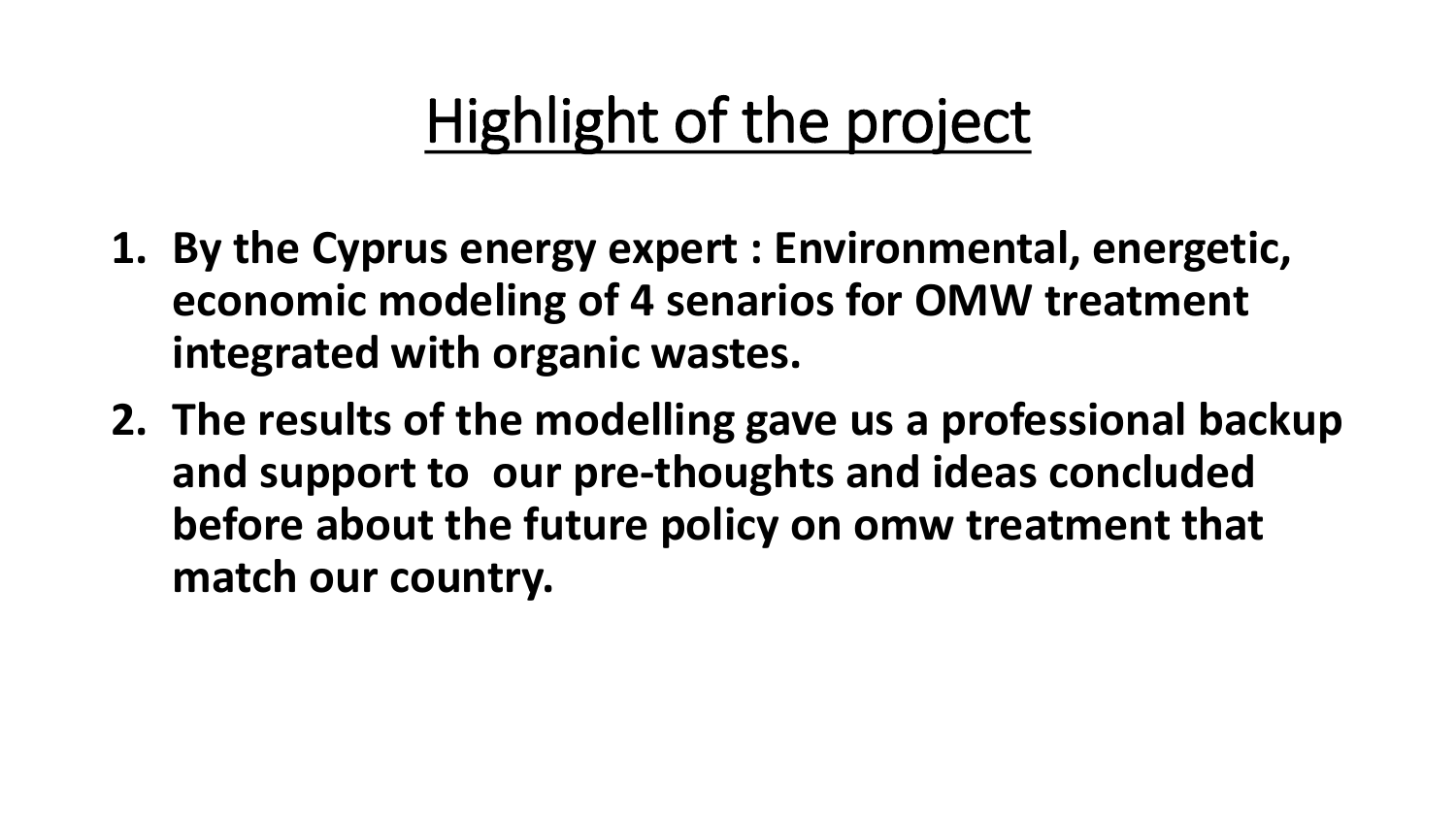# Whats far from ?

- **1. Depending on the knowledge learnt and supported by this project and training, We finished writing a first draft on the future policy of OMW treatment in Israel.**
- **2. An inter-ministerial steering committee will be established next month to discuss , certify and start implementation of the new policy to achieve our goal sustainable solutions for omw**